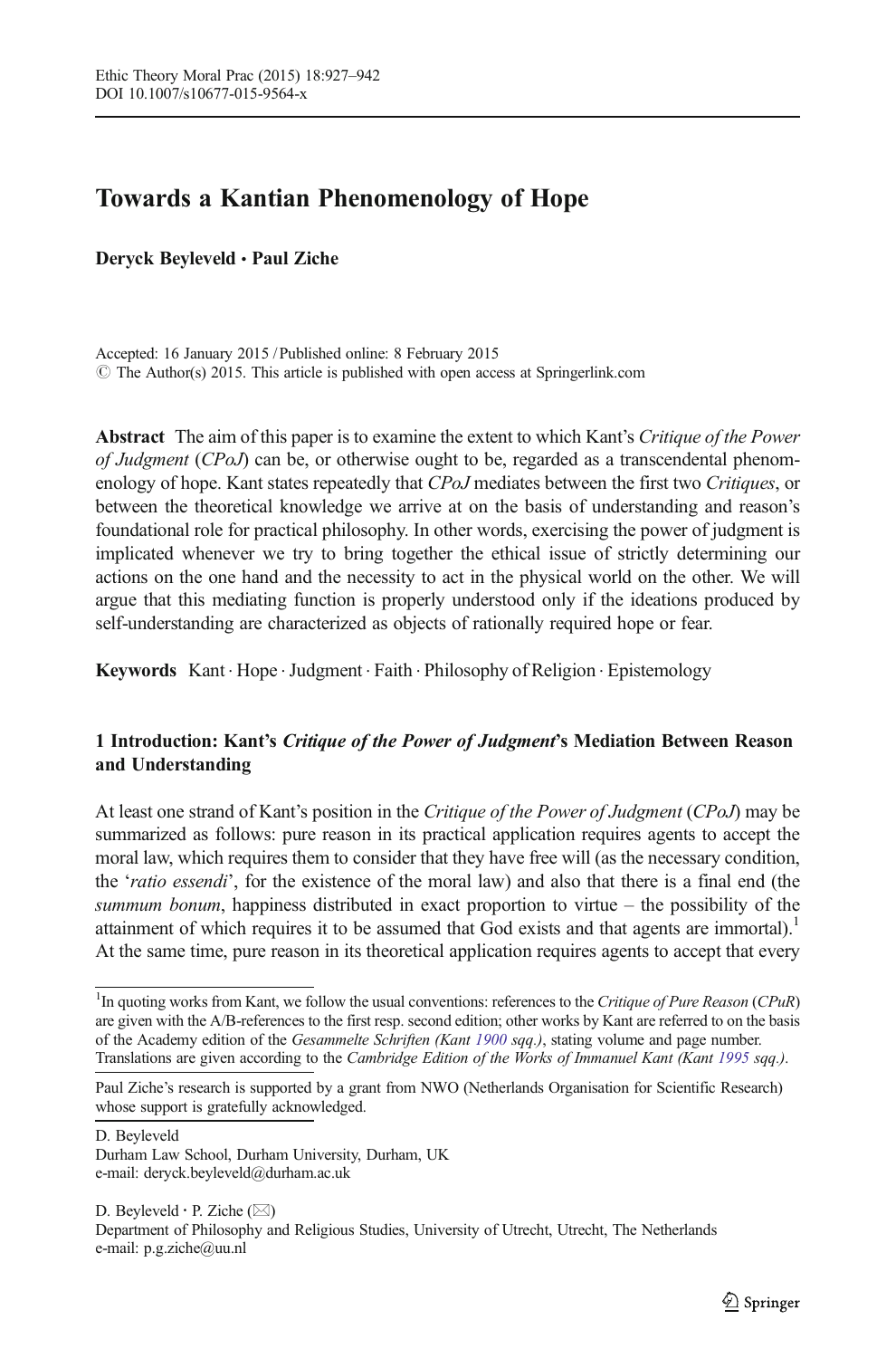event has a cause (the law of nature). So, unless what finally ought to happen can happen in accordance with the law of nature, pure theoretical reason and pure practical reason are not in harmony; and such harmony can only exist if the final end is the purpose of nature. Since pure reason cannot be thought to be in contradiction with itself, harmony between pure theoretical reason and pure practical reason must be supposed. But the concept of a purposiveness of nature is not a concept of pure theoretical reason, nor is it an idea of pure practical reason. Instead, it is provided by the power of judgment, which is independent of practical reason. As such, in mediating between the theoretical and the practical, it enables, indeed, requires, belief (faith) that the final end is possible, and not merely that it ought to be possible.

So read, CPoJ differs from the earlier Critiques in identifying and designating the power of judgment as having an autonomous role from the powers of understanding and reason in the way in which 'Understanding' or 'Reason' (which terms Kant often interchangeably uses to designate the collective powers of the mind by which humans are capable of self-awareness, as well as to designate specific sub-faculties of the mind) grounds theoretical, aesthetic and moral claims. By so doing, and by assessing the powers and limits of the faculty of judgment, which requires an examination of the beautiful, the sublime and teleology, Kant claims to have better explained, and thus secured, his faith in the existence of God.

Self-understanding might well require us to accept the moral law, the *summum bonum* might well be a postulate of the moral law, and God's existence might well be necessary for the summum bonum to be achieved. But will it be achieved, or is it even possible for it to be achieved? What Kant thinks understanding the power of (reflective) judgment shows is that it is a requirement of self-understanding for an agent to represent nature as if it were organized in accordance with the purposes of an intelligent cause (God) and that this cannot be questioned intelligibly (see 5:397–404).

We claim in this paper that the function of the power of judgment is crucially important for getting Kant's ethical ideas to work, and requires  $all$  the ideations<sup>2</sup> of Reason to be characterized as referring to objects of rationally required hope (whereas Kant confines this status to happiness under the *summum bonum*), where to be rationally required is to be a necessary condition of human self-understanding, and hope is defined in the following way:

'A hopes that Q is the case' means 'A desires Q to be the case and (with the idea of Q being the case in mind) considers it to be possible for Q to be the case in the sense that A neither believes that Q is the case nor that Q is not the case.<sup>3</sup>

We claim no more for this concept than that it is phenomenologically adequate in describing a way in which persons do and can relate to objects that they have a positive attitude towards (see Beyleveld [2012\)](#page-14-0), and that it resonates with how Kant characterizes hope.

This paper has three parts. In Part 1, we explain why the concept of hope is central to understanding the thesis of  $CPoJ$  that it is the power of judgment that – through mediating between the understanding and reason – renders the moral law apodictically certain and, consequently, belief in God rationally necessary. In Part 2, we examine Kant's concepts of faith and hope and various other concepts that he introduces to elucidate the epistemic status of various ideations of Reason, and argue that it is the ideation of 'hope' that is best suited to perform the role Kant assigns to the power of judgment. In Part 3, we focus on problems with

<sup>&</sup>lt;sup>2</sup> We use the term 'ideation' neutrally to cover thought-products related to the understanding, the power of judgment, or reason. Kant, not always consistently, confines concepts to the understanding and ideas to reason. <sup>3</sup> Compare the definition in Axinn [\(1994](#page-14-0)), 193–200. His definition differs from ours in a more knowledge- (more precisely: ignorance-) related analysis of the epistemic attitude inherent in hope, and by placing more constraints on our ability to describe the desired situation Q.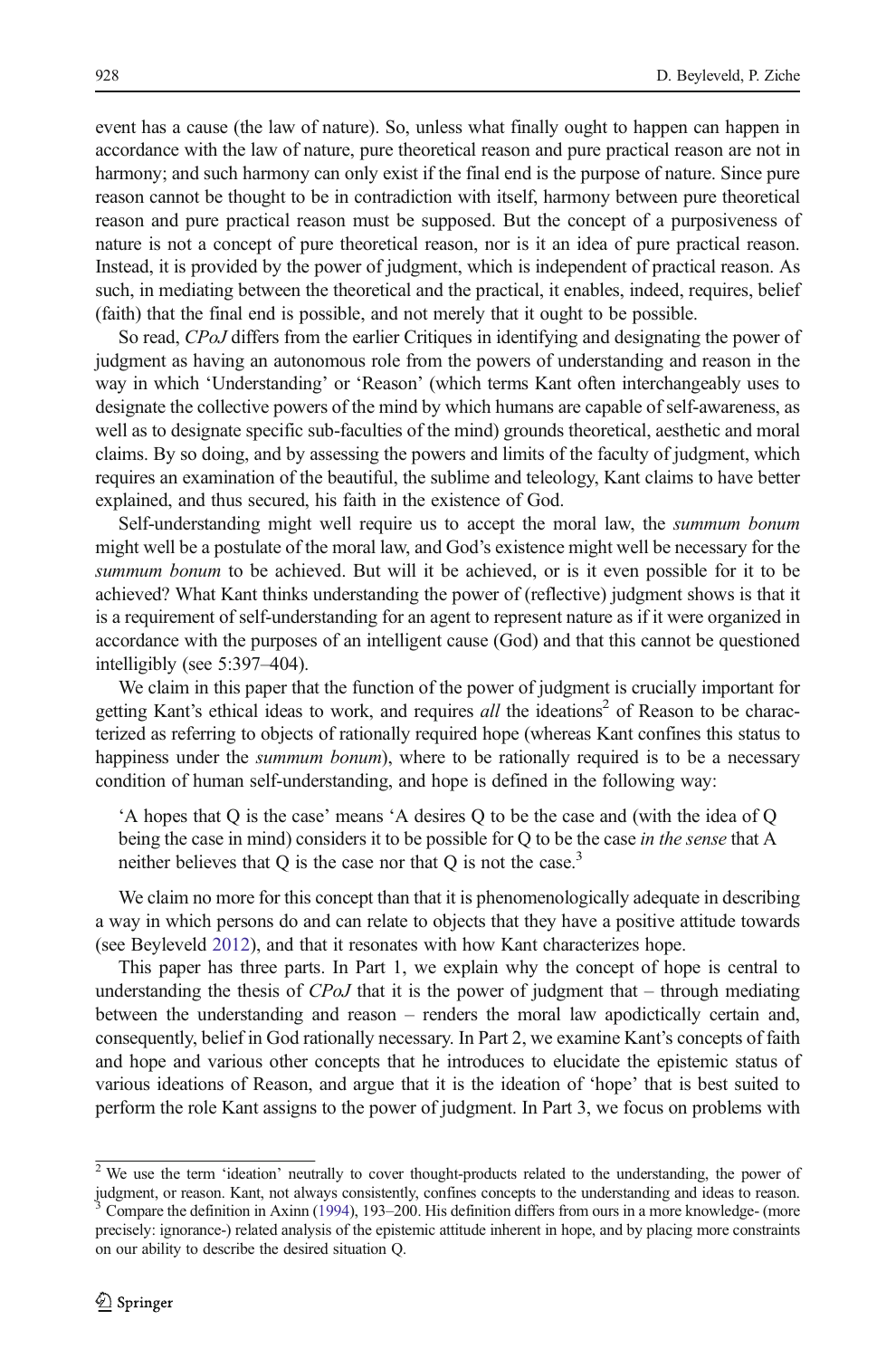the idea that 'faith' best performs this role, and suggest that  $CPoJ$  should be reconstructed as a transcendental phenomenology of hope, which is to say that all the ideations connected with the moral law (free will, God, immortality, the *summum bonum*) should be seen as objects of rationally required hope

# 2 CPoJ and Establishing the Moral Law

Kant does not characterise the ideations of Reason in terms of hope. His explicit view, presented in the Critique of Practical Reason (CPrR) and followed and expanded in CPoJ is that free will is proved to exist (shown to be real) in being the condition *(ratio essendi)* of the moral law, which is an apodictic law of practical reason. As such, free will is the

keystone of the whole structure of a system of pure reason, even of speculative reason; and all other concepts (those of God and immortality), which as mere ideas remain without support in the latter [i.e., in speculative reason], now attach themselves to this concept. (5:3–4)

Unlike free will, the existence of God and of immortality are not conditions of the moral law but conditions of applying the moral law to the *summum bonum*, which is the necessary object (final end) of the moral law. Though

we cannot affirm that we *cognize* and *have insight into* [...] [the ideas of God and immortality,] […]; by means of the concept of freedom objective reality is given to the ideas of God and immortality and a warrant, indeed a subjective necessity (a need of pure reason) is provided to assume them, although reason is not thereby extended in theoretical cognition. (5:4–5)

In other words, the existence of (e.g.,) God (and henceforth, we will concentrate on God) is a postulate of pure practical reason (see 5:124–134), meaning that 'it is morally necessary to assume the existence of God' (5:125); or that the moral law is the 'ground of a maxim of assent [to the existence of God] for moral purposes' (5:146). In still other words, God is an object of pure practical rational belief (see, e.g.,  $5:144-146$ ) or 'faith', as he puts it in  $CP<sub>o</sub>J$  (see especially 5:471–473). But it must not be thought that we have a moral obligation to believe in God, for 'a belief that is commanded is an absurdity' (5:144). Faith in God is *not* an

affirmation […] to which we hold ourselves to be obligated, but one which we assume for the sake of an aim in accordance with the laws of freedom [...] as *adequately* grounded in reason (although only in regard to its practical use) for that aim. (5:472)

These statements need further explanation, particularly with regard to their systematic foundation in Kant's philosophy. Clearly, theoretical philosophy is insufficient to support them. And they are far from clear, for Kant definitely holds that the apodictic certainty of the moral law provides grounds for belief in God that outweigh any considerations (or the lack of them) derivable from theoretical reason (see 5:472). At the same time, Kant cannot simply mean that practical reason takes over where theoretical reason fails: it is far from clear that there is any kind of smooth transition between these faculties that would make such an operation of replacement possible. It is at just this juncture that CPoJ commands our attention.

At the end of his Introduction to  $CPoJ$ , Kant says that the human mind has three faculties – those of cognition, feeling (of pleasure and displeasure), and the faculty of desire. The faculty of cognition, itself, has three sub-faculties or capabilities: understanding, power of judgment,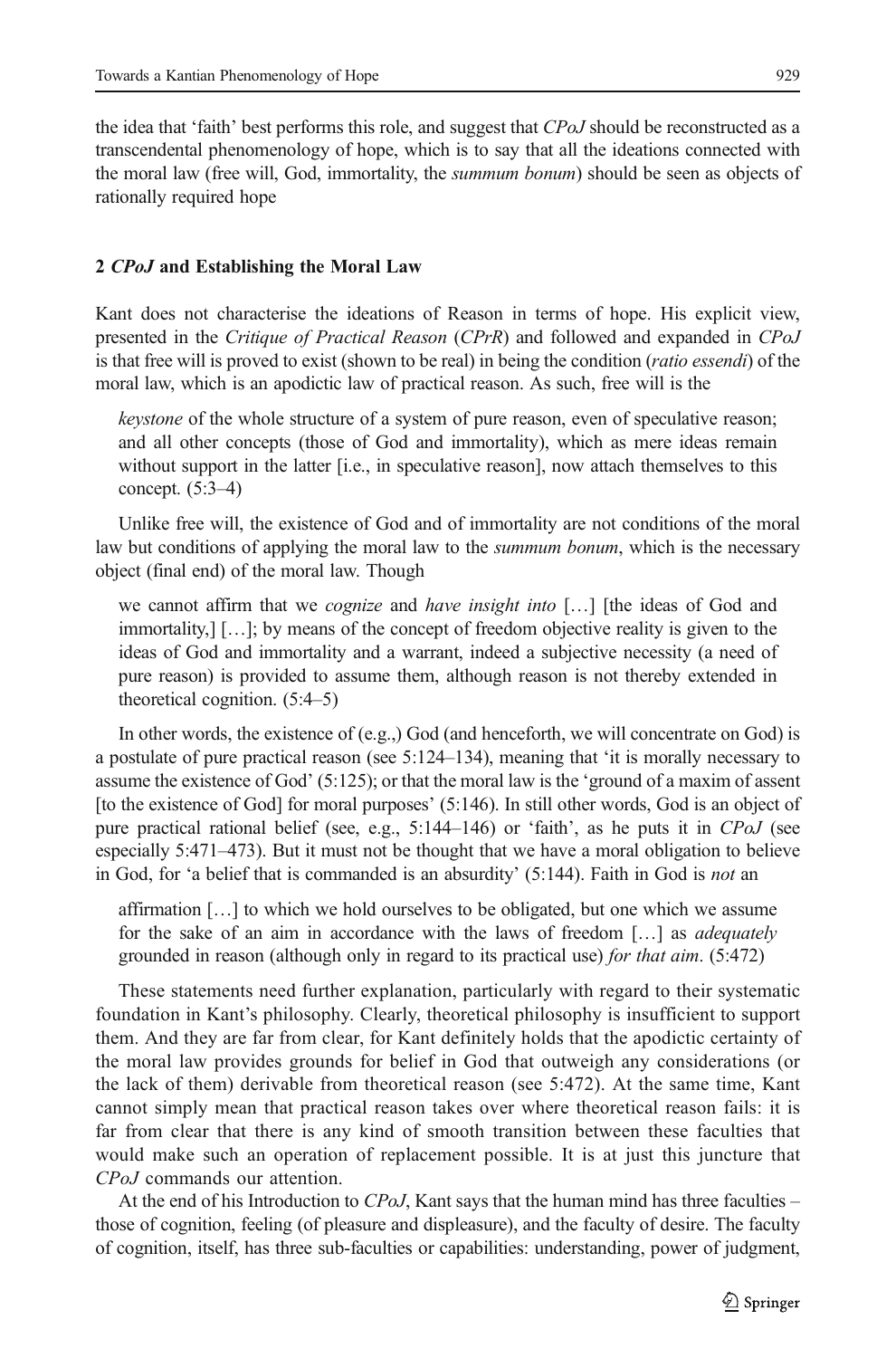and reason, each of which 'contains' a 'constitutive' distinctive type of a priori principle with a distinctive sphere of application corresponding to a specific faculty of the mind. Thus, understanding characterizes the faculty of cognition as such and contains a principle of lawfulness applied to nature; the power of judgment ('independent of concepts and sensations that are related to the determination of the faculty of desire' [5:196–197]) characterizes the faculty of feeling and contains a principle of purposiveness applied to the experience of beauty and to the special laws dealing with natural things and events; while reason constitutes the faculty of desire and contains a principle of the final end applied to freedom (see 5:196–198). If CPoJ may be said to have an overarching thesis it is that

the power of judgment, provides the mediating concept between the concepts of nature and the concept of freedom, which makes possible the transition from the purely theoretical to the purely practical, from lawfulness in accordance with the former to the final end in accordance with the latter, in the concept of a *purposiveness* of nature; for thereby is the possibility of the final end, which can become actual only in nature and in accord with its [nature's] laws, cognized. (5:196)

How does this mediation occur? What Kant says about 'the common human understanding', which consists of those cognitive powers that are 'the least that can be expected from anyone who lays claim to the name of a human being'  $(5:293)$  – so (in effect) those cognitive powers required for one to be aware of one's own existence – is illuminating. The common human understanding is governed by three maxims of reasoning:

1. To think for oneself; 2. To think in the position of everyone else; 3. Always to think in accord with oneself. [...] The third maxim, namely that of the *consistent* way of thinking [...] can only be achieved through the combination of the first two [...]. One can say that the first of these maxims is that [sic] maxim of the understanding, the second that of the power of judgment, the third that of reason. (5:294–295)

As far as thinking in the position of everyone else is concerned, it consists of setting oneself 'apart from the subjective private conditions' of one's own judgment, and reflecting on this judgment 'from a *universal standpoint'* by putting oneself 'into the standpoint of others' (5:295).

In his Logic (9:57), Kant refers to these maxims as 'general rules and conditions for avoiding error', so they apply to theoretical, aesthetic and practical reasoning or thinking. Since he holds that the moral law is a fact of pure reason and God is an idea of reason postulated by the moral law, it is particularly pertinent to look at these maxims in application to practical reasoning. We suggest that, so viewed, the first requires agents to adopt a broadly internalist viewpoint. I, an agent, must only accept practical precepts (maxims) if they are acceptable to me on the basis of what I personally (subjectively) value. The second maxim requires me to have values that any agent must espouse. This is because the exercise of the reflective power of judgment requires me to recognize that I cannot be the particular agent that I am (constituted, at least in part, by my personal values and choices) unless I am an agent, i.e., unless I have the capacities of the common human understanding, the cognitive faculties of the human mind that are necessarily shared by all agents. So, I cannot obey the first maxim unless my personal values are acceptable to me as an agent per se. This requires me to reason from the universal viewpoint of all agents, the viewpoint of an agent qua being *an* agent per se. Consequently, pure reason requires maxims in accord with the first maxim to be consistent with values that every agent must choose. However, the maxim of reason generated by rendering the maxims of the understanding and the power of judgment consistent is, surely, none other than the categorical imperative as expressed by Kant's Formula of Universal Law: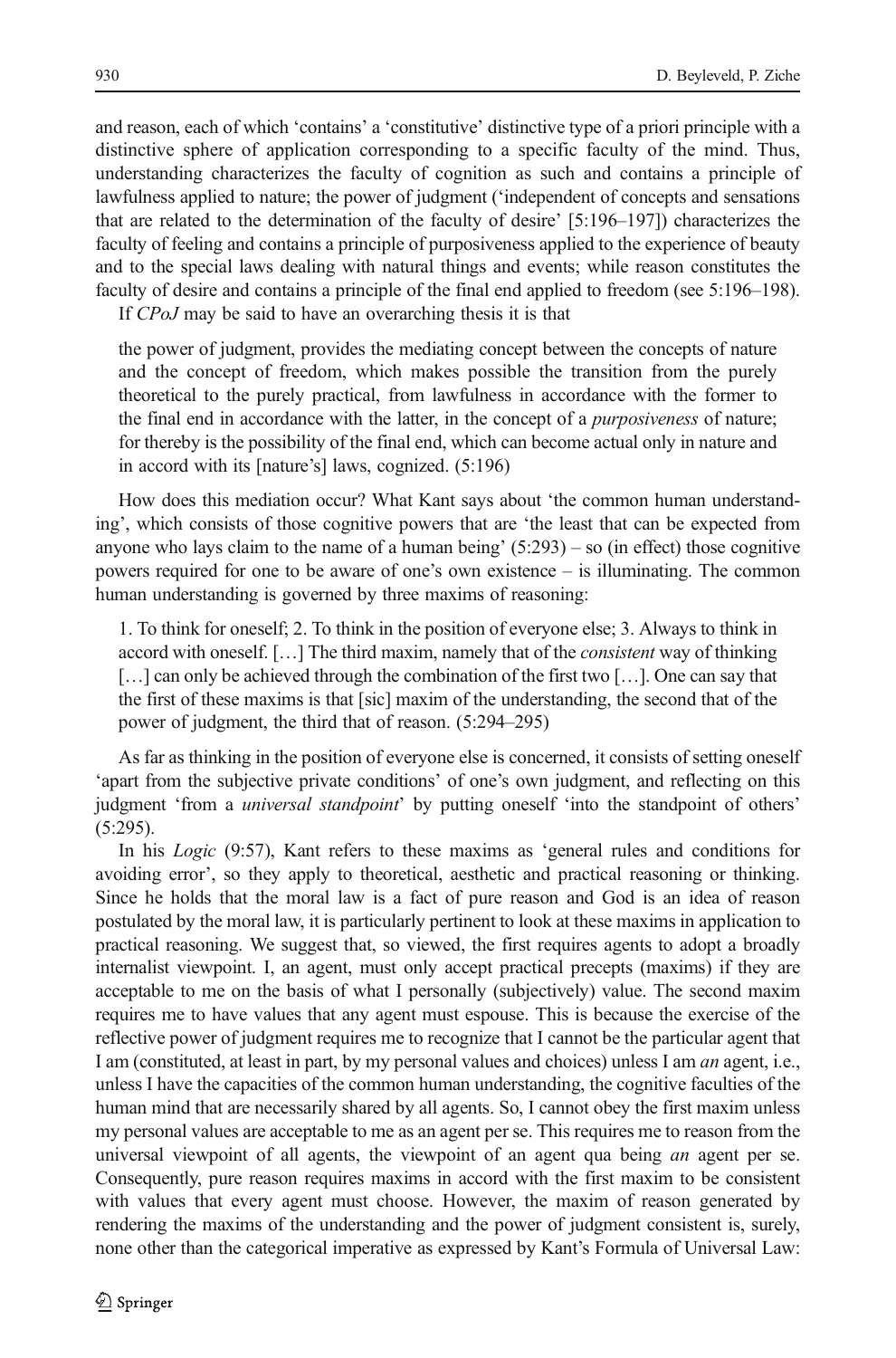[A]ct only in accordance with that maxim through which you can at the same time will that it become a universal law. (4:421)

In CPrR, Kant tells us that consciousness of pure practical laws (moral laws), which is a fact of reason, is made possible for us

by [our] attending to the necessity with which reason prescribes them to us and to the setting aside of all empirical conditions to which reason directs us. The concept of a pure will arises from the first, as consciousness of a pure understanding arises from the latter. (5:30)

If we read what reason prescribes to us as the generation of the maxim of reason, and the setting aside of all empirical conditions as the operation of the reflective power of judgment, then the implication is that the moral law is given to us as the fact of reason in the processes of self-reflection that underpin Kant's three maxims of the common human understanding. Indeed, on this basis, despite the popularity of views to the contrary, Kant's argument for the moral law in Groundwork of the Metaphysics of Morals (GMM) is identical to his argument in CPrR. For, in GMM, Kant says that 'a human being' inherently

finds in himself a capacity by which he distinguishes himself from all other things, even from himself insofar as he is affected by objects, and that is reason (4:452)

and

the rightful claim to freedom of will made even by common human reason is based on the consciousness and the granted presupposition of the independence of reason from merely subjectively determining causes (4:457)

on the basis of which agents must think of themselves as belonging to the world of understanding as well as to the world of sense, and though Kant here refers to 'reason' this duality is forced upon agents by what in  $CPOJ$  is designated as the reflective power of judgment.

In our opinion, when Kant says that the moral law/the categorical imperative is a synthetic a priori proposition, he means that it is one that an agent must accept on pain of failing to understand what it is to be an agent (see 4:420 coupled with 4:426). His argument that the moral law is given to us as the fact of pure reason (see 5:29–31) is simply that, given that understanding, the power of judgment and reason are the capacities that enable self-understanding, exercising these capacities consistently with each other requires acceptance of the moral law as the Formula of Universal law.

Now, supposing all this is so, what makes the question of hope central to CPoJ? Well, in Logic, Kant says that the field of philosophy may be summed up in the following questions:

- 1) What can I know?  $-$
- 2) What ought I to do?
- 3) What may I hope?
- 4) What is man?

Metaphysics answers the first question, morals the second, religion the third, and anthropology the fourth. Fundamentally, however, we could reckon all of this as anthropology, because the first three questions relate to the last one. (9:25; cf.  $CPuR$ A804-805/B832-833)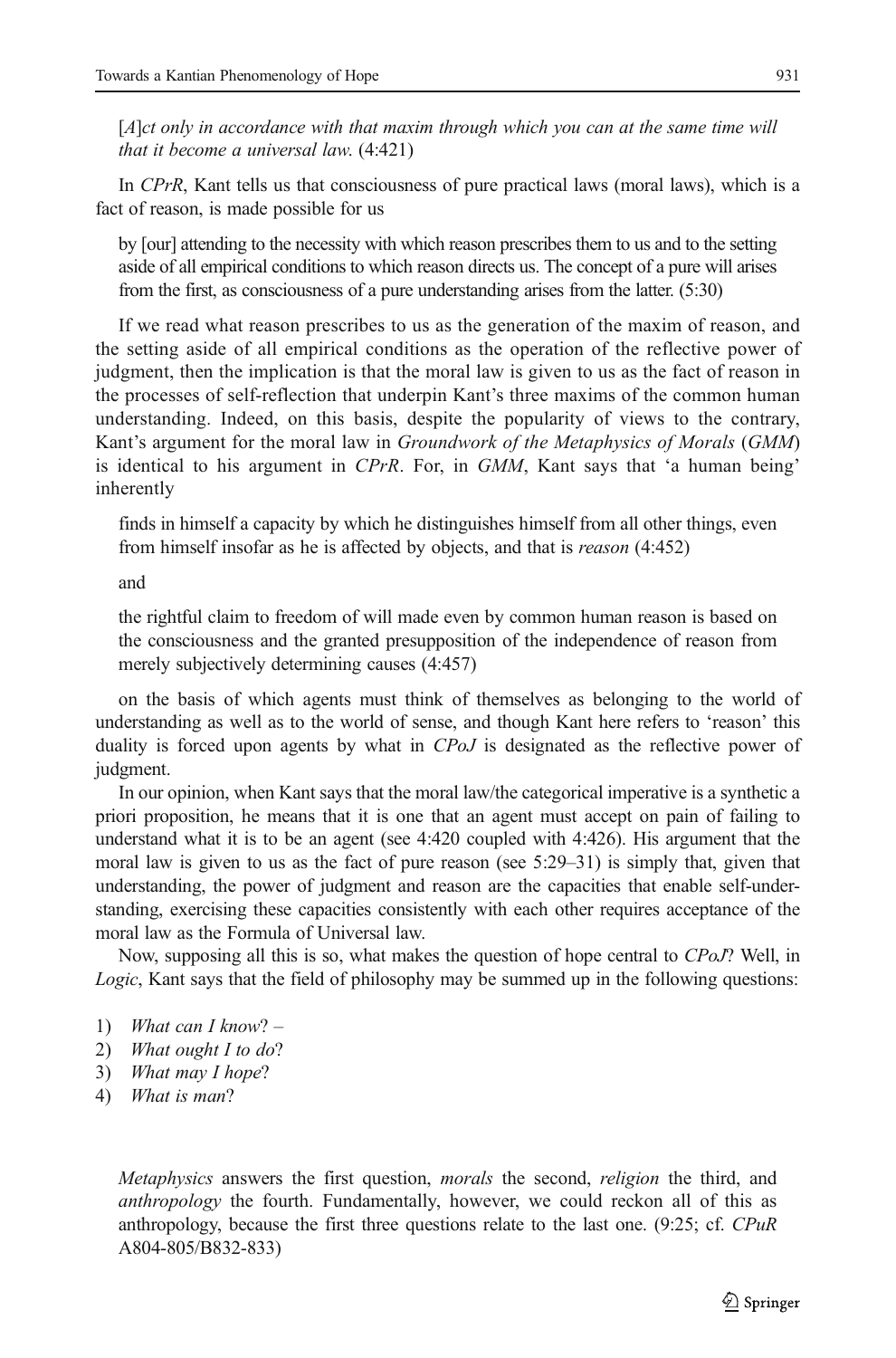It is clear that  $CPuR$  deals with the first question and  $CPrR$  deals with the second. In a letter to Stäudlin in 1793, Kant says that it is in Religion Within the Boundaries of Mere Reason that his question 'What may I hope?' is finally worked out, and that this question amounts to, as he adds between brackets, a 'philosophy of religion' (quoted in Peters [1993](#page-15-0), 15). While this is true if we depict the answer to the first question as finally worked out in The Metaphysical Foundations of Natural Science, and the answer to the second question as ultimately worked out in *The Metaphysics of Morals*, the position of hope within Kant's philosophy differs from that of the objects of knowledge and the imperatives of reason. Kant not only addresses the third question in all three of his Critiques, his answer to it concludes all three Critiques. In all three works, what I may hope for is addressed in the context of Kant's moral argument for God; issues concerning hope, therefore, may be said to integrate the three *Critiques*, which integration Kant claims is the systematic function of CPoJ. The reason Kant consistently gives as to why I must assume that God exists, is that God must exist for it to be possible for the summum bonum (the state of affairs in which all will receive their just deserts in relation to their moral virtue), which is postulated by the moral law, to be brought about. In a nutshell, Kant claims that I must assume that God exists because the apodictic necessity of the moral law entails that I must hope that it is possible that I (all) will receive happiness in proportion to my (their) virtue, and God's existence is necessary for this hope to be realistic.

# 3 Faith, Hope and Related Epistemic Concepts in Kant

3.1 Faith and Hope Between Theoretical and Practical Philosophy

'Hope', therefore, needs to be related both to issues concerning knowledge and to practical ideas. When we do so, we discover a distinctive epistemic signature of 'hope' that distinguishes it from both knowledge and faith. While faith in God is certain,

no one will be able to boast that he knows that there is a God and a future life; for if he knows that, then he is precisely the man I have long sought (A 828-9/B 856–7)

(but whom, or so one would have to supplement this passage, one cannot, and should not be able, to find). Kant discusses this difference at length in the section on 'opinion, knowing, and believing' (where 'believing' stands for the German 'Glaube', which is better translated as 'faith') in the methodological chapter at the end of  $CPuR$ . The basic epistemological framework of this discussion is the same for faith and knowledge. In both cases, we deal with specific forms of 'taking something to be true', and in both cases it is towards propositional contents such as the existence of God and immortality that we adopt the epistemic attitude of 'taking to be true' (A 820/B 848). As such, faith is a direct replacement for knowledge in cases where knowledge itself cannot be obtained. But hope is not, for it presupposes that I am ignorant, or at least undecided, as to whether what I hope for is real or not, and knowledgereplacement operations cannot overcome this type of ignorance or uncertainty (for an analysis of forms of ignorance in the context of Kant's philosophy of hope, see Axinn [\(1994](#page-14-0)), 165–181, 248). What, then, are the important differences that make Kant ask 'What may I hope?' in place of 'What can/may<sup>4</sup> I have faith in?'?

Kant introduces the notion of hope in the context of our prospects of achieving happiness in the future – more precisely, of achieving happiness earned by acting morally. This suggests

 $4$  Note that it is not directly evident which modality fits here; one might also consider that we *must* have faith in, for instance, the existence of God.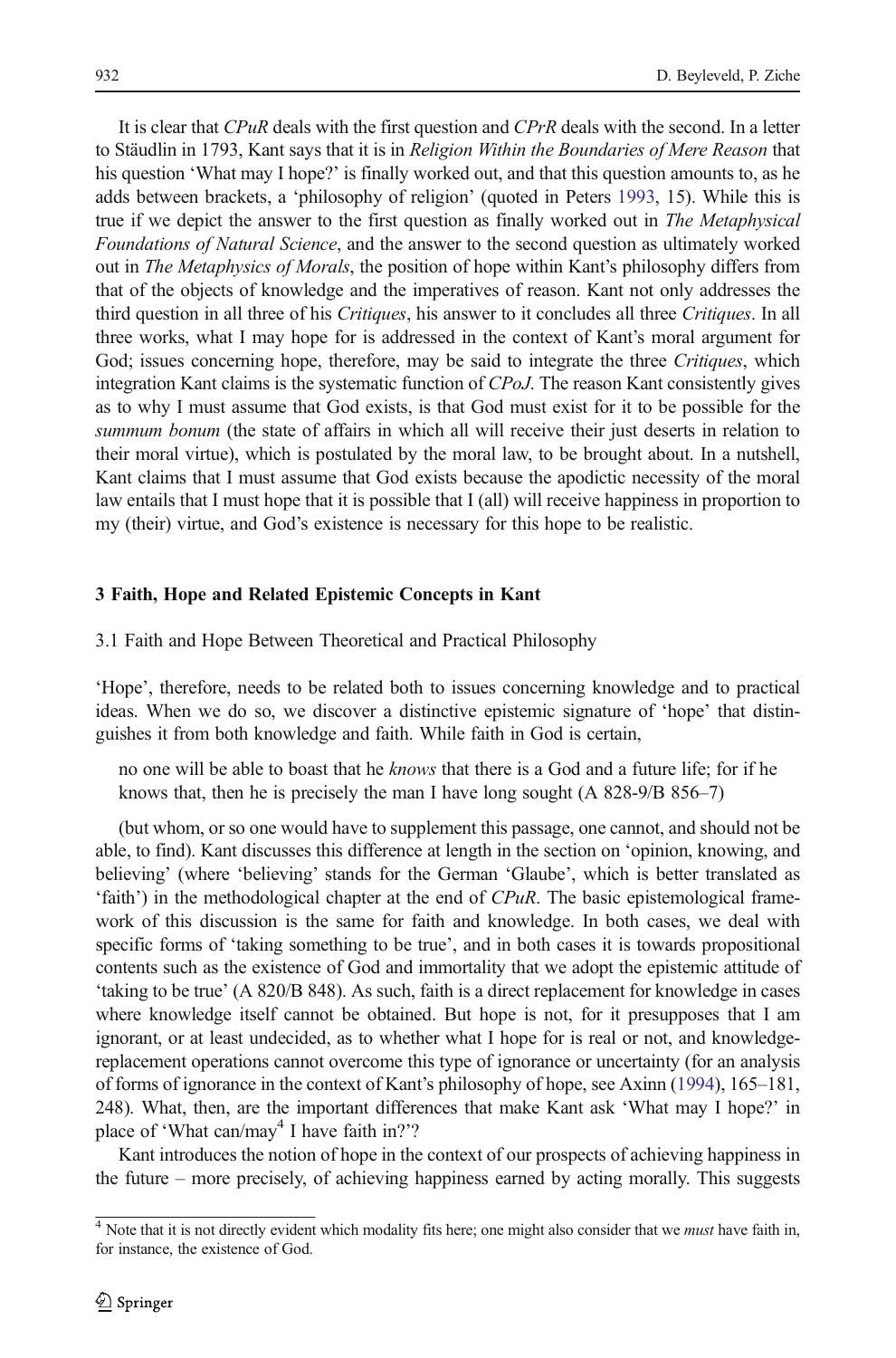that arguments based upon hope fall under what Kant calls the 'primacy of practical reasoning' (5:119–121), and are employed where our theoretical resources are insufficient. What one may call the official doctrine in these matters is pretty straightforward: all operations going beyond theoretical knowledge – the key topic of the methodologies of CPuR and CPoJ alike<sup>5</sup> – can bring about an extension of our knowledge only 'with respect to practical reason' (e.g., 5:133).<sup>6</sup> However, Kant's notion of hope does not seem to fit the picture of purely practical transgressions of the critical bounds of knowledge in at least two ways: hope does not always lead to fully specified or characterized outcomes (see section 2.2), yet hope remains importantly related to issues in theoretical philosophy.

In the very same sentence in which Kant defines hope as being directed towards happiness, he declares that the practical necessity to assume moral principles can be equated with the theoretical necessity that requires us to hope that we can earn happiness by morally good behaviour (A 809/B 837). In this equation, the question 'What may I hope?' is not only *both* practical and theoretical, it also has a clear direction towards the realm of the theoretical

so that the practical leads like a clue [in the German original, it reads 'nur als ein Leitfaden', as 'nothing but a clue'/'only as a clue'; note also that a 'Leitfaden' is more than just a hint: it guides one to a discovery] to a reply to the theoretical question, and, in its highest form, the speculative question. (A 805 / B 833)

This connection is confirmed in a number of passages. Two examples will suffice. In CPuR (A 809/B 837), Kant distinguishes between reason in its *practical* usage and a *theoretical* usage of reason, and it is in the latter context that we must assume that 'everyone has cause to hope for happiness in the same measure as he has made himself worthy of it in his conduct'. In Religion, hope is explicitly related to the discovery – following the guideline of 'natural miracles' – of 'new laws of nature', while genuine miracles destroy our confidence in our theories of natural phenomena (6:88; 'hope' being emphasized in this passage by Kant himself).

This provides a genuine challenge. It is important to emphasize again that, though referring to issues in theoretical philosophy, these passages do not provide a strategy for smoothly extending the domain of possible knowledge beyond its theoretical limitations.<sup>7</sup> Hope's functioning like knowledge does not imply that we indeed have knowledge when we have hope. Hope is more clearly *theoretically directed* than postulates and hypotheses, but on the other hand, hope only allows weaker conclusions to be drawn than those possible on the basis these other notions. If I am required to postulate the existence of God, I must act as if He exists; if I must hope that happiness can be achieved, this only implies acting  $as$  if happiness could possibly be brought about. 8

 $\frac{1}{5}$  The status of the methodological considerations in CPrR is, at least at first sight, different from that in the other two Critiques: in moral philosophy, methodology is concerned with the question of how practical reason can be made subjectively effective (5:151). It would be worthwhile to explore how this question relates to the more traditional methodological discussions on subjective vs. objective forms of cognition in the other two *Critiques*.<br><sup>6</sup> One has, therefore, to conclude – together with the editors of the Academy edition – that the *Second* (5:132) contains a Freudian typo when Kant omits a 'nicht' in the phrase 'erweitern also zwar das spekulative Erkenntnis' (otherwise, the 'aber' in the next clause would be incomprehensible). Freudian typos are frequent in the *Third Critique* with its frequent switches between 'Teleology' and 'Theology'.<br><sup>7</sup> When Wiesche ([2012,](#page-15-0) e.g. 59) emphasizes that the 'intermediary epistemic status [epistemische

Zwischenstellung]' of hope results from the primacy of practical reason, this, in the light of the passages just quoted, precisely misses the intermediary status of hope between the theoretical and practical dimensions of human reason. – Cf. also Wimmer ([1990](#page-15-0), e.g. 75–6) on the necessity to (more clearly than in Kant's oeuvre itself) distinguish between the moral and religious tenets in Kant.

<sup>8</sup> Cf. Beyleveld ([2012](#page-14-0)) on the necessity of sharpening Kant's phrase in A 806/B 834: the important point about hope is not that it implies an argument leading from 'something should happen' to 'something is', but only to 'something should be'.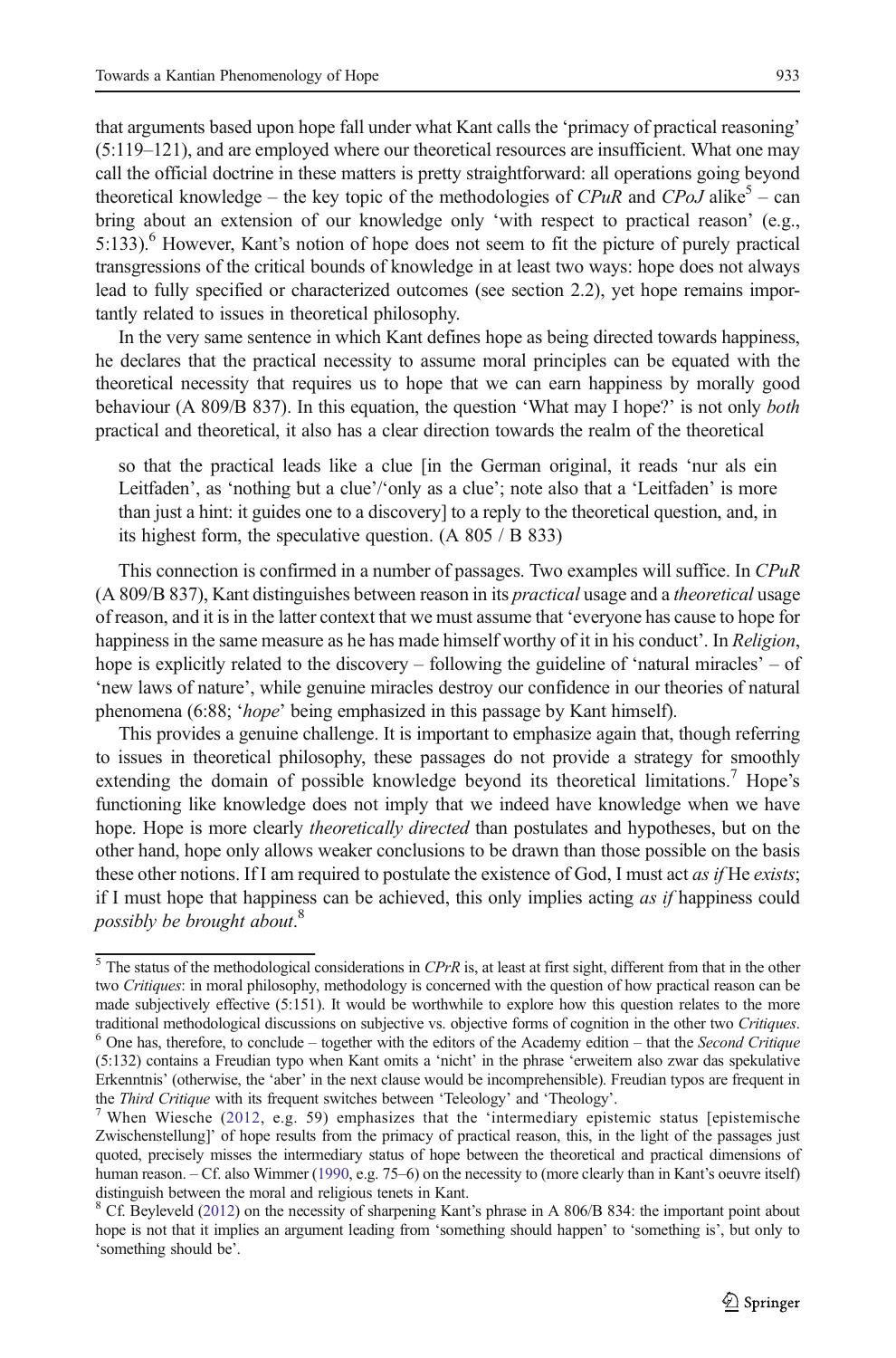#### 3.2 Hope and Epistemic Openness

Hope's epistemic status is remarkable. While clearly being a key concept in Kant's systematic enterprise, hope requires us to adopt an *open epistemic attitude*. While hypotheses, for instance, can play a role in *explanations*, no such explanatory power, according to Kant, can be derived from hope – this weakness, however, is compensated by hope's ability to establish systematic unity. This may be put in *modal* terms. I can only hope for what is not impossible, but being so directed is not sufficient for being in a state of hoping. We need to attach a positive value to what our hope is directed towards as well as presupposing a form of *indeterminacy* on the epistemological level: hope requires dubiety, a questioning, as against an affirmative, stance<sup>9</sup>; we cannot know, in the sense of having determined concepts, what we are going to get when we pursue what hope is directed towards. This sets arguments involving hope apart from the forms of an 'extension of pure reason' as discussed in CPrR. The key problem there is how concepts that go beyond what can be given in intuition can attain 'objective reality', i.e., how these concepts can be treated just like ordinary concepts that arise in theoretical cognition. Kant argues in a way that rather smoothly extends our ordinary forms of knowledge. A concept such as 'God', when considered empirically, remains a 'not precisely determined concept' (5:139), but when considered practically, it can be thus determined. But this is not the case with Kant's prototypical objects of hope: hoping that we can achieve future happiness does not tell us more about what this happiness will consist in – beside the bare fact that is the object of hope, namely that it will be a form of happiness that is deserved on moral grounds – and the same holds with regard to the systematic unity of the special laws or nature. While having faith in the existence of God, or accepting immortality as a matter of postulates, extends our knowledge in the sense that we both accept the content of these claims and also have a conceptually fixed picture as to what it is that we thus accept, this does not seem to be the case with the typical objects of hope.

Hope needs to be triangulated very carefully here. While I can only hope for what is not in itself, and that on theoretical grounds, impossible, I may wish for the impossible, or accept an article of faith despite its absurdity. On the other hand, hoping is different from assuming that something is the case or will be the case (i.e., from expecting it): while hypotheses claim the status of being (unproved, yet possible) propositions from which further theoretical argument can depart, this is impossible for both faith and hope. This holds, as it were, both upwards and downwards: the claims of hope cannot be derived via theoretical deduction, and they provide no basis for further such deductions.

Let's work out the difference between faith and hope, within a Kantian framework, in some more detail.<sup>10</sup> First, as regards their respective objects, Kant distinguishes, though without much argument, between their objects. The prototypical object of hope in Kant's *Critiques*, future happiness, is not a matter of faith/postulates, while immortality is (which raises the question as to how immortality, as an object of faith/postulates, and future happiness relate to each other). The important difference on this level is that faith, but not hope, is directed towards objects or certainties that already hold here and now; they lie, as Kant frequently states, 'in the world'.<sup>11</sup> Closely related is the fact that hope is tensed in a way that is different

 $9$  Stratton-Lake [\(1993,](#page-15-0) 67) analyses Kant's notion of hope in terms of an 'infinite striving', an approximation that never exhausts what it is directed towards. This does not seem adequate for the positive connotations that hoping conveys. Better suited is Wiesche's ([2012](#page-15-0), 57) characterization of hope in terms of a 'kontrafaktisches Gelingen'. <sup>10</sup> Also interesting are some passages in *Struggle of the Faculties* (7:43) where Kant states that hope

alive in us through faith. This is a clear two-step account that gives hope a function that is different from that of faith; cf. also 7:42 on 'hope and fear'.<br><sup>11</sup> In the relevant passages in *CPoJ*, this phrase is regularly attached to the *summum bonum*, (see, e.g., 5:435,

<sup>447).</sup>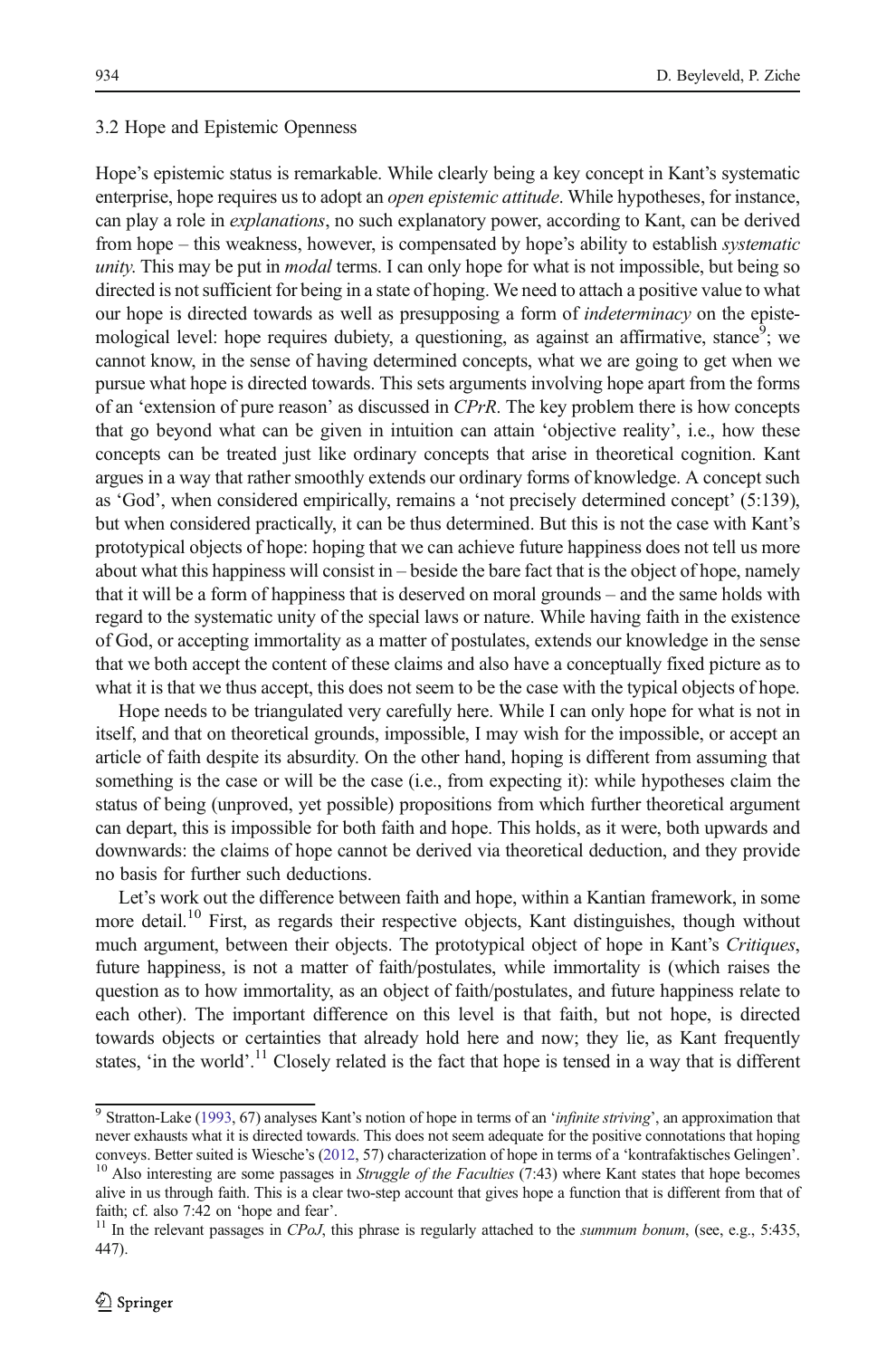from both faith and postulates (cf. Beyleveld [2012](#page-14-0); Stratton-Lake [1993](#page-15-0)). Hope is 'subjectively future', while faith is 'subjectively present'. A last point here: typical forms of knowledgetransgressing reasoning, such as the framing of hypotheses or analogical reasoning, are inadequate for dealing with the supersensible. In  $\&$ 90 of CPoJ, Kant maintains that the framing of hypotheses fails here because any hypothesis requires confirmation or falsification via sense-experience. The same argument is pressed against *analogical* reasoning  $(5:464-5)$ .<sup>12</sup> While there are other ways of going beyond our established knowledge that do not pronounce mere possibilities (both *postulates* and *faith* are explicitly about the supersensible, but are pronounced as certain), hope is directed to what is viewed as merely possible while still being able to be directed towards the supersensible. The insufficiency of theoretical reasoning to provide access to the supersensible has further implications. A successful way of accessing the supersensible cannot be a matter of *probabilities* (see 5:465, and most explicitly 5:400: 'Probabilities count for nothing here', see also A822/B850). This, then, will also hold for hope regarding the supersensible.

Secondly, there is a difference in the degree to which the objects of faith and hope, respectively, come to be conceptually determined by taking the attitudes of faith and hope towards them. To be sure, it is possible to state that I hope that a very specific event is going to happen, but this does not seem to capture the essence of hope in the Kantian picture. When I state that I hope that the sun is going to shine tomorrow, this is not essentially different from wishing (when it has been raining all day today) that this is going to happen. But Kant clearly distinguishes hope from *wishing* (see 6:117). If we can only rely on our own human resources, we can only wish for happiness. But hoping is closely related (though not identical) to expecting a future event. Only when a superhuman power is introduced – and that is what Kant's arguments concerning hope are intended to establish – can we go beyond wishing and achieve a state of expectation  $(6:482).$ <sup>13</sup>

Take another example (discussed in detail in Beyleveld [2012](#page-14-0)): When I express the hope that my friend has caught her train on time, I am not only stating that I am ignorant as to whether she did or not, and at the same time expressing my desire that she did; I am also engaging in a consideration or exploration of alternative scenarios. Without compromising my ignorance about the actual course of events, I consider alternative options for what might have happened. Even where hope is about a concrete event or object, and very clearly so in those cases where the object of hope is not conceptually determined, hope is fundamentally directed towards what we may call a *framework*<sup>14</sup>: We need not know what a happy life feels like or what this implies in terms of concrete features; it is sufficient to be directed, in the attitude of hope, towards a framework that inherently leaves open that/how it will be filled in. Put simply: expecting can be seen as a state of believing that something will happen whether or not it is desired; *hoping* is a state of considering that something that will satisfy one's desire might happen, and *wishing* involves no commitment to something actually or possibly happening but merely desiring it.

<sup>12</sup> Maly ([2012](#page-15-0) e.g. 108–113) strongly emphasizes the 'otherness' involved in Kant's discussion of symbolic modes of cognition.

<sup>&</sup>lt;sup>13</sup> See also 5:452: What the 'righteous man' – Spinoza is the stock example – cannot have is an 'expectation' that nature and purposes are going to harmonize. Still, hope does not become identical to expectation; and another interesting comparison can be made with 'Trost', 'comfort', which Kant explicitly links to hope (6:76), but to which he also denies certainty.

<sup>&</sup>lt;sup>14</sup> See also Axinn ([1994\)](#page-14-0) who needs to further differentiate his original statement that in order to hope we need to able to mention a 'description of a certain situation' (193) in the sense that being able to 'construct a schema' is also sufficient for hope (195). This is because the methodological terms 'construction' and 'schema' do not exactly fit the epistemic constraints under which hope operates.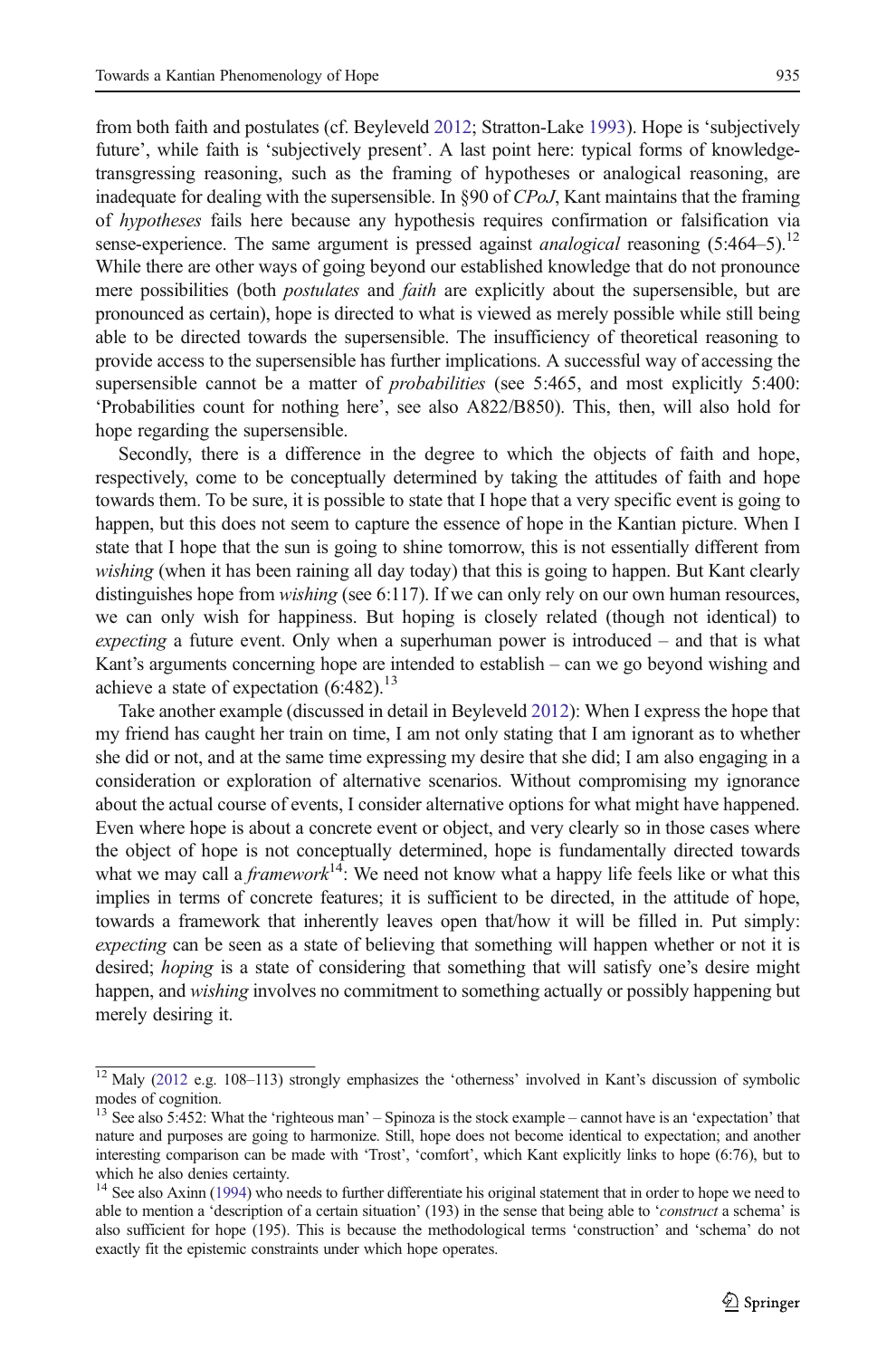All of this can be given a more nuanced analysis in the epistemological terms used by Kant himself, even though he never devotes an explicit discussion to these terms. Hypotheses are introduced in order to serve as a basis for an explanation (5:466; 5:126). Explanations are (see 5:411) *deductions* of conclusions from given presuppositions. So, what the hypothesis assumes must be understood clearly and distinctly. Since matters of faith, 'Glaubenssachen', cannot be clarified via sensory intuitions, they cannot form the basis for an explanation. Faith is, as Kant states, a basis for 'comprehensibility' (5:126, see also 6:118). This term, which is not given a clear technical meaning in Kant's critical philosophy,<sup>15</sup> is also used in the methodological sections of CPoJ where Kant discusses alternatives for explanatory modes of reasoning. In this respect, too, hope and faith are closely related: what I can only hope for is also unable to serve as the basis for deductions, and needs consequently to be analyzed in terms of 'rendering something comprehensible' or 'intelligible' rather than 'allowing the derivation of knowledge claims'. Hope, in this context, has a clearer systematic position than faith. While matters of faith are indeed, to some extent at least, conceptually determined, this is not the case for hope. The ambiguity inherent in faith – determining its concepts, to some extent at least, but still not allowing for deductions – is avoided in the notion of hope. Hope is unable to function as a premise in deductions not only because of its being related to moral ideals, but also because of its epistemic openness.

## 3.3 New Epistemic Options

It is striking to see how deeply this openness is built into Kant's epistemic vocabulary. One example: In almost all the key passages where he deploys the notion of hope, Kant also employs the less spectacular, but epistemologically equally interesting term of a 'Leitfaden' (which may be translated literally as a 'guideline' or 'guiding thread', Ariadne's thread providing secure guidance in a maze).<sup>16</sup> Take some examples: In  $CPOJ \$  570, where Kant discusses the 'antinomy' of the power of judgment, it is precisely the reflective, and not constitutive/determining character of the power of judgment that requires us to accept a mere 'Leitfaden' as sufficient, and Kant translates this immediately into a statement to the effect that we can 'only hope' that nature forms a unity under empirical laws (5:386). The same terminology is used in §89 (5:460); the passage has already been stated: when we relate hope not to the practical realm, but to reason in its theoretical usage, we again get a 'Leitfaden'.

Kant offers a number of possible equivalents for this term. In CPoJ §72, he distinguishes forms of reasoning along a 'Leitfaden' from investigations into a first origin (5:389). This said,

<sup>&</sup>lt;sup>15</sup> The notions of 'Deutlichkeit' and 'Verständlichkeit' are dealt with in Kant's lectures and writings on logic (see Breitenbach [2009](#page-14-0), 171–2). Kant distinguishes between a 'logical' clarity which is brought about by determining concepts, and an 'aesthetic' clarity, based upon intuitions and conveyed by examples, and termed 'understandibility'/'Verständlichkeit' (9:62; the Cambridge translation renders the German 'verständlich' differently in different texts). Logical and aesthetic clarity do not coincide. Breitenbach emphasizes the necessity to combine both forms of clarity in coming to judgments about nature. – Both conceptual modes of understanding and 'symbolic representation' (6:171) are described by Kant as ways of making statements comprehensible.<br><sup>16</sup> CPuR regularly proceeds along the 'Leitfaden der Kategorien'. – Grimm's (Grimm [1885\)](#page-15-0) dictionary views

<sup>&#</sup>x27;Leitfaden' as a term of the 18th century that, however, is an insignificant addition to the German language since this word, given its evident mythological background, was readily understandable from the very first moment when it was adopted, and required no explanatory efforts. It is noteworthy, however, that it was related to methodological ideas on more than one level; 'Leitfaden' was, as one of the first occurrences in the writings of Lessing (quoted in Grimm) reminds us, broadly used for introductory guidebooks. Förster [\(2002,](#page-15-0) 335) discusses the problem that, within the framework of  $CPoJ$ , the 'idea' of an organism cannot guide the investigation, but that a grasp of the complete complexity of what an organism can be needs to precede all further investigation. He relates this argument to yet another dimension of the semantic field of 'Leiten', by referring to Goethe's usage of the concept of a 'Ladder'/'Leiter'.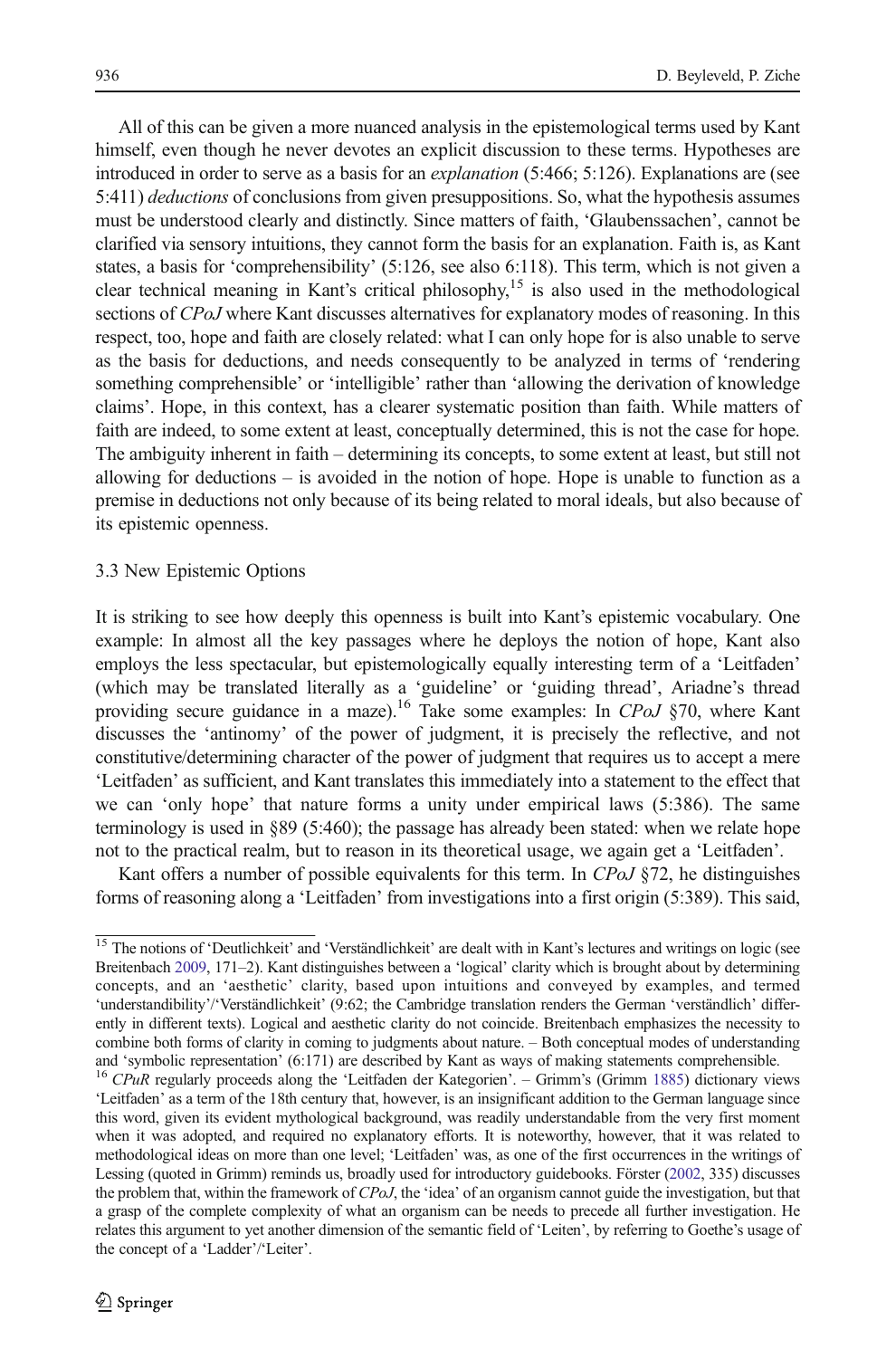there remain two options for understanding what a 'Leitfaden' might be: it can be subjectively valid, which makes it 'nothing but a maxim of the power of judgment', or it can be an objective principle of nature. This immediately gives us two alternative renderings: maxim and principle. In neither case does a 'Leitfaden' itself amount to genuine knowledge. A 'Leitfaden' is not aimed at producing theoretical knowledge: what it gives us is – as Kant states in the same §72 (5:390) of  $CP\omega$  in surprisingly open terms – an 'Ahnung'. This term is notoriously difficult to translate. The Cambridge translation offers 'presentiment', but 'intimation' might be an alternative translation, both capturing the fact that 'Ahnung' goes beyond traditional conceptions of rational explanation. 'Ahnung' comes coupled with a 'Wink' ('hint'/'clue') that it might be possible to go beyond a purely natural/naturalistic study of nature in terms of (mechanical) causality. A 'Leitfaden' is a method, but not a method geared towards deriving specific results; it is a method that only claims *that* we can get a certain type of result (such as, in the context of CPoJ, nature's being ordered as a realm of purposes), but it does not point towards *what* we get in the process of investigating nature along this 'Leitfaden'. Kant further explicates this notion (5:398) by stating what a Leitfaden is aimed at, namely at the conducting of research ('nachforschen'), i.e., the mere possibility of investigating nature in its organic objects ('if we would even merely conduct research among its organized products by means of continued observation'). The 'Leitfaden' has  $-$  again just like hope  $-$  a twofold object: the compatibility of two forms of causality, teleological and mechanical, and the possibility of transcending theoretical reasoning. Although a 'Leitfaden' is a 'mere Leitfaden', not constituting knowledge in itself, it remains within the domain of pure reason, and is not affected by issues concerning probabilities.

Kant introduces an astonishing variety of epistemological terms (see also Guyer [1996,](#page-15-0) 36– 41, on Kant's 'Moral epistemology' in  $CPoJ<sup>17</sup>$  in order to characterize the operations that are made possible and required by thinking in terms of 'Leitfäden': 'come to know'/'kennen lernen' (5:400), becoming 'intelligible'/'verständlich' (5:413), being 'indicated'/'angezeigt' (5:412), 'clue' and 'presentiment'/'Wink' and 'Ahnung', 'elucidation'/'Erörterung' (5:412). A clear taxonomy of these epistemic notions is still a desideratum.<sup>18</sup> The better-studied notions like 'postulates', 'hypotheses', 'analogies', 'symbolic cognition', and also 'faith' itself are only the most prominent forms of cognitive operations that Kant introduces and have to be further specified by relating them to their terminological context.

Kant consistently opposes these operations to 'explaining'. What 'explanation' means is sufficiently clear: logical deduction from first principles that we know clearly and distinctly. The other terms comprise a large variety of options and operations; some are directed more towards future discovery ('indicate', 'presentiment', 'clue'), some are concerned more with modes of organizing knowledge we already have, or of organizing data in a way that renders them comprehensible (making 'intelligible'). The latter term is particularly interesting because Kant opposes it explicitly to 'explaining' (5:412, with an added difficulty because Kant uses two different terminological alternatives for 'explanation', namely 'deduction' and 'explication'). The passage on 'elucidation'/'Erörterung' follows the pattern that has emerged repeatedly already: where no deduction from clearly conceived principles is possible, we need recourse to other epistemological strategies such as 'elucidating'. This, however, also changes

<sup>&</sup>lt;sup>17</sup> In his discussion of the connection between a system of nature, and a system of freedom in Kant, Guyer uses notions from the semantic field of 'hope' (such as 'encouragement', Guyer [2005,](#page-15-0) 22) together with epistemic notions such as 'assume' or 'suppose' (20) that are in need of further clarification.

Maly ([2012](#page-15-0)), an enormously precise and detailed analysis of the role of symbolic cognition in Kant, does not really compare this type of cognition with other cognitive modes. Breitenbach's [\(2009](#page-14-0)) book on the analogy between reason and nature, likewise, does not give a comprehensive typology of forms of knowledge extensions; but see her remarks on the 'Deutlichkeit und Verständlichkeit der Natur' (171–2).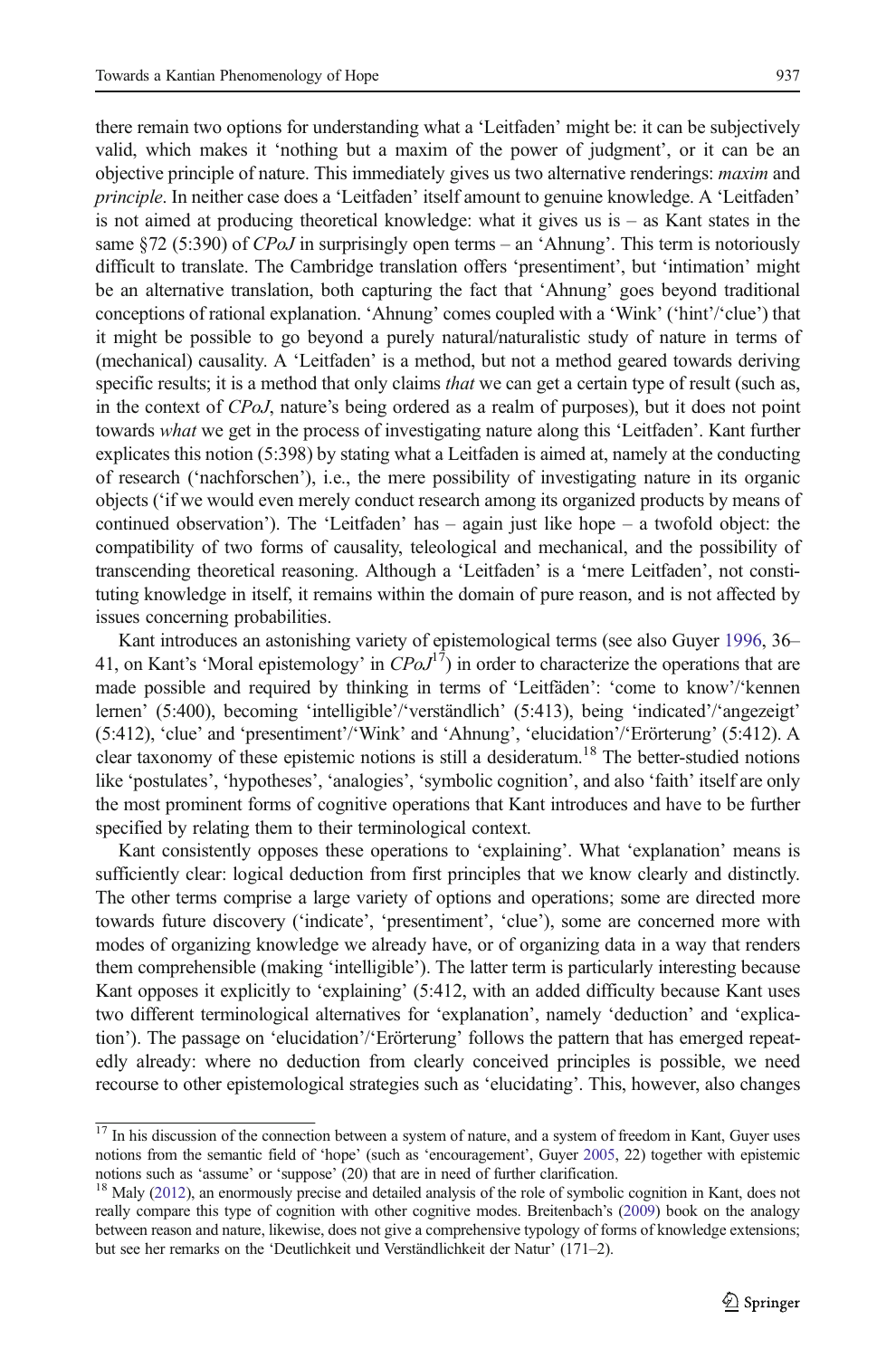the subject matter we are discussing. This passage is not so much about an alternative mode of epistemic access as about the *compatibility* of two different modes or two different explanatory maxims. If they are to be in harmony, this must necessarily be by reference to a higher, supersensible principle; and this must no longer be argued within the framework of explanatory deduction. Hope, as a theoretical operation, is a way of discovering. This characterization of hope manages to combine the theoretical impossibility of having knowledge with the positive optimism of being able to arrive at insight.<sup>19</sup>

# 4 Towards a Transcendental Phenomenology of Hope?

If our analysis thus far is sound then it indicates that it is in terms of 'hope' and the related novel epistemic concepts Kant introduces that we can combine theoretical and practical reason in a way that yields a strategy for positively dealing with the limitations of knowledge Kant identifies, and at the same time compensate for these limitations by appealing to results derived from practical reason. In short, the status to be accorded to transcendent objects (free will, God, immortality, the *summum bonum*) is that their existence is something that we rationally ought to hope for.

But, as we have seen, this is not what Kant does. Of these objects, it is only the *summum* bonum that we rationally ought to hope for. The other objects are portrayed as objects of rationally required faith. According to Kant, the moral law is given to us as the undeniable fact of pure reason, on the basis of which the *existence of* free will (being the *ratio essendi* for the moral law) must be equally undeniable as must be *hope* for the *summum bonum*. Then, because the intelligibility of hope for the *summum bonum* requires the possibility of the summum bonum, which requires the existence of God and immortality (i.e., God and immortality are *ratio essendi* for the *summum bonum*), the propositions that God exists and that we are immortal are rendered as undeniable as the moral law.

But giving a different epistemic status to the summum bonum from that given to the existence of God and immortality is extremely problematic. For one thing, if God (for Kant an omnipotent wholly just being) exists, then we rationally ought not merely to be able to hope for the summum bonum, we rationally ought to believe that it will be brought about. The idea that it might possibly not be brought about contradicts the idea that an omnipotent wholly just being exists. So, if understanding that we are categorically bound by the moral law requires us to have faith in God, then it also requires us to have faith, not merely hope, in the *summum* bonum. Conversely, if all we can derive from the rational necessity of acceptance of the moral law is that we can/ought to hope for the *summum bonum*, then all we can derive is that we ought to hope that God exists and that we are immortal. This point can be put slightly differently: in reasoning that we can/ought to hope for the *summum bonum*, Kant seems to reason that the unity of theoretical and practical reason requires us to hold that the *summum* bonum ought to exist (i.e., it would be an absolutely good thing for it to exist). But, on this basis, it follows only that God ought to exist and that we ought not to believe that it is impossible that God exists. Also, if (as Kant has it in  $CPrR$ , 5:4–5) the presupposition of free will (FW) grounds (is sufficient reason for) faith in the existence of God and immortality (G&I), and free will is the necessary condition for the moral law (ML), then must not God and

<sup>&</sup>lt;sup>19</sup> Note also that the impossibility of arriving at a naturalistic explanation of natural purposes and the fact that natural products therefore are to be considered contingent is, for Kant, a crucial step in his argument that we should investigate those purposes (it is in these contexts that he uses the term 'nachforschen' that is so closely related to hope) on the basis of the power of judgment in its reflective usage (5:398).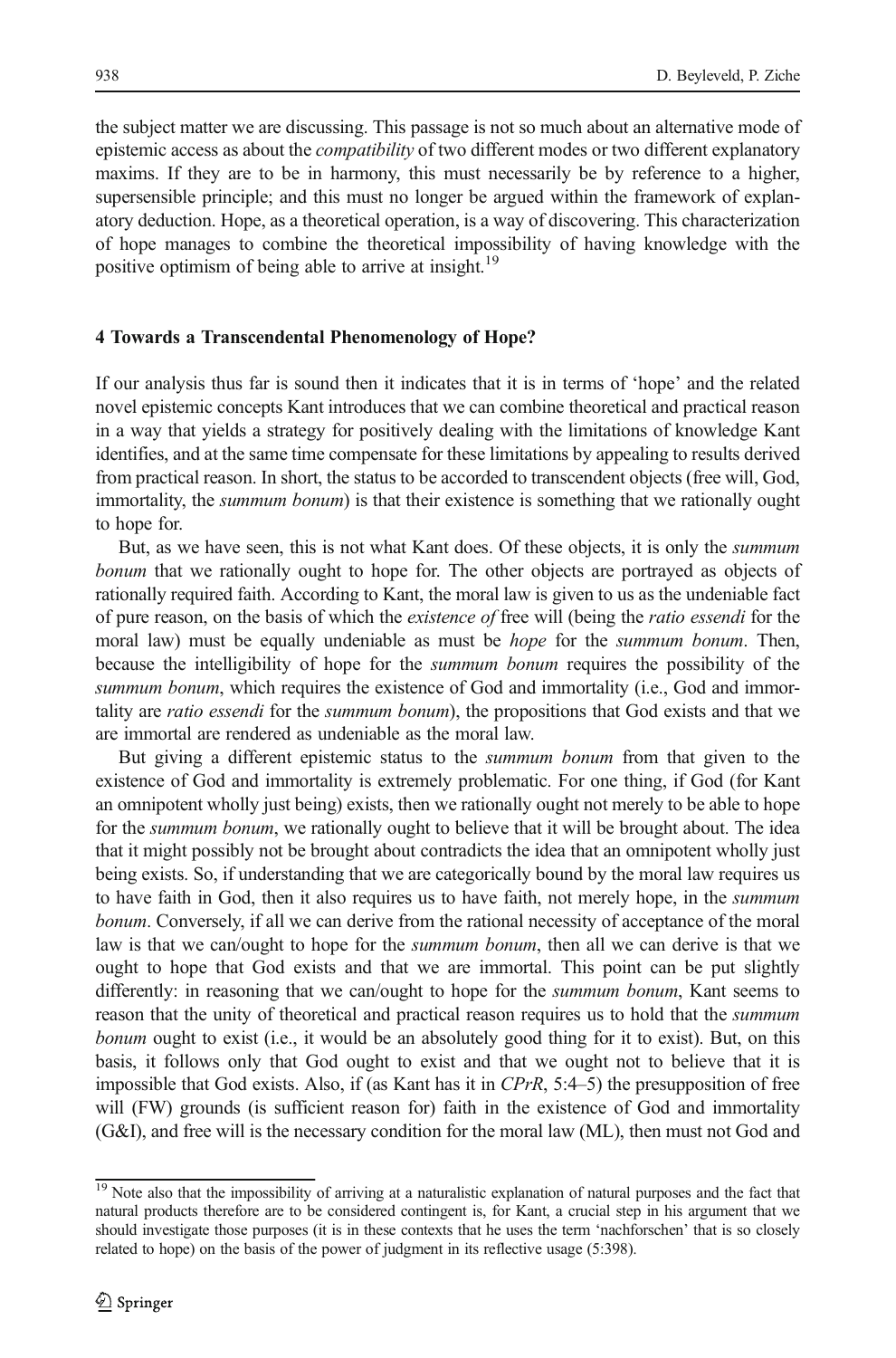immortality be necessary conditions for the moral law, too? This is because if 'ML entails FW' (entailed by 'not-FW entails not-ML') and 'FW entails G&I' then'not-G&I entails not-ML'.

Matters are not helped by maintaining that faith (not mere hope) in the existence of the summum bonum is required. If I believe that the *summum bonum* will necessarily be brought about then will this not alter my motivation to obey the moral law? There will no longer be any virtue in my obeying the law. I will not obey it because it is the law, but because I believe that punishment is inevitable if I disobey it. And should not Kant concur, for he holds that knowledge that God exists would damage *moral* motivation in this way (see 5:147)? To be sure, Kant would disagree, because he holds that faith in God does not negate virtue, and it is surely his belief that this is so that explains his claim in  $\mathbb{C}PuR$  that he has denied knowledge of God in order to create room for faith (see B xxx). But Kant is wrong, simply because what distinguishes faith from theoretical knowledge for him is not the certain truth of the belief that God exists but only the grounds we have for affirming this certain truth, and it is not the certain truth of the belief or the grounds for its acceptance, but the acceptance of it as being certainly true that does the motivational damage (see Beyleveld [2012](#page-14-0), 31).

The problematic nature of Kant's reasoning can also be shown by reflection on the architectonic of his three maxims of the common human understanding. Kant, here, views the moral law as a categorical imperative, as generated by the rational requirement to render observance of the maxim of the understanding consistent with observance of the maxim of the power of judgment. The way in which he interprets this has the following results: that aspect of myself in which I am the same as all other agents, which I must recognize on the basis of the power of judgment, revealed by abstracting from all my particular individuating characteristics, is thought of as giving me access to my noumenal or 'proper'self (see, e.g., 4:457), which he refers to as 'homo noumenon' in The Metaphysics of Morals, and homo noumenon is thought of as giving the moral law to *homo phaenomenon* (myself as the particular agent that I am) (6:239, 335). This accords with the fact that Kant thinks of the moral law as a law of nature for a being possessing the characteristics of *homo noumenon*, which is a being with free will unaffected by heteronomous incentives, and with his claim that the moral law only appears as a categorical imperative to homo phaenomenon (4:444–445).

This is odd for at least two reasons. First, architectonically, it makes the moral law the law of the power of judgment, and free will the object of the power of judgment rather than of reason as Kant consistently has it (see, e.g., 5:198). Second, since free will is ascertained by abstraction from the contingencies that constitute *homo phaenomenon*, it makes it difficult to see how a law governing *homo noumenon* can govern *homo phaenomenon*. The response that I cannot be the particular agent that I am without being an agent is not sufficient, unless coupled with the recognition that I cannot be an agent without being the particular agent that I am (see Beyleveld [2013a](#page-14-0)), simply because, as Bernard Williams has pointed out, I cannot be a rational agent and no more (see Williams [1985](#page-15-0), 63). Related to this, to see the categorical imperative as an application of the moral law that is the law of the nature of such an abstraction, especially when faith in my immortality is to be seen to follow from recognition of my freedom, surely implies that there is no need for a law to protect my value.

This second reason, we suggest, goes to the heart of the matter. The maxim of reason needs to be interpreted in such a way as to render the other two maxims consistent with each other, not by subordinating the maxim of understanding to the maxim of the power of judgment, and this can only be done by according the ideations of understanding and the power of judgment the same epistemic status.

A strategy that follows this up has a precise place in the history of post-Kantian philosophy: the account that Fichte [\(1978\)](#page-15-0) gives of how we acquire knowledge about the world integrates will and cognition, activity and receptivity, and gives this integration an anthropologically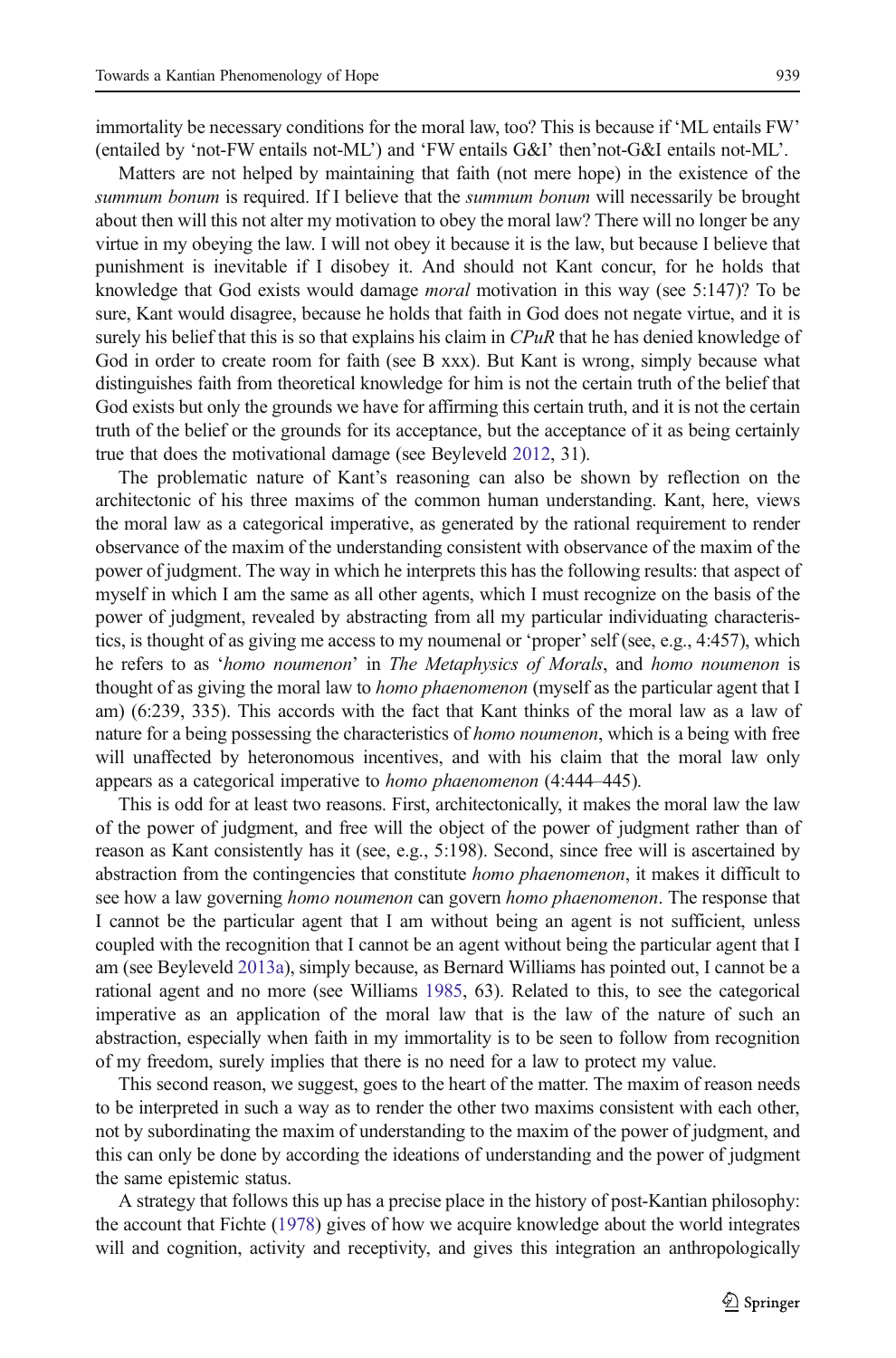plausible foundation. My idea that there is a world that exists apart from my awareness of such a world arises from my awareness that I cannot infallibly predict what the content of that awareness will be, and especially that I cannot infallibly determine what my experience will be simply by willing it. At the same time, I have a sense that I can control some aspects of my awareness by my will, that I am, at least in part, subject to laws of pure reason that are not explicable in terms of the causal laws of nature. Kant's transcendental philosophy may be looked at, indeed, should be viewed as an exercise in critical self-reflection on the idea of having a self in relation to the world, and to other selves. The idea of a self is, inherently, the idea of a being with finite powers of willing. The idea I have of myself as a self is inextricably linked with the idea of there being something that is not myself; while, at the same time, awareness of something that is not myself only arises when I am aware of, have the sense that, I am distinct from and exist in some way independently of that which limits the power of my willing. This is precisely the epistemic predicament in which hope functions; hope captures, as has been analysed in more detail in Part 2, this experience of having a positive attitude towards an open framework of possibilities that defy my attempts to grasp and control them.

Now, if this is correct, Kant's transcendental philosophy should be taken, as a whole, to be an analysis of the dialectic between my phenomenological sense that there is a world independent of myself, of which I am at least a part, which I must suppose is governed by universal natural causes and my phenomenological sense that I am able to act according to laws of pure practical reason (see also Lutz [2010](#page-15-0), [2012](#page-15-0)). In short, it is a *phenomenology of* hope. But, as such, it cannot purport to tell us (to establish) whether or not there is a world that exists independently of my phenomenological awareness of it, nor whether that world in itself is wholly determined, governed by pure chance, or in accordance with the laws of freedom or some combination of these. Nevertheless, rational reflection on how finite beings become selfconscious cannot get away from the fact that reason produces the idea that we are bound by the moral law, and that the world ought to be ordered in ways consistent with what reason prescribes. This cannot be denied for the simple reason that to do so involves the use of the very thing the efficacy of which would be denied. Our suggestion is that reason, in demanding consistency, demands a view of the status of reason that simultaneously recognizes these ultimate limitations of reason, yet, at the same time opens up a space for action (both theoretical and practical) to be meaningful for us, for it to have a point.

The things that Kant himself has to say about what transcendental philosophy can establish are ambivalent, and, remarkably, he employs precisely the terms he developed in discussing hope to address large-scale issues referring to transcendental philosophy as a whole. The conclusion that Kant draws to  $CPrR$  is, perhaps, one of the clearest indications of his intentions in this regard. According to Kant, the idea that the world is governed by universal natural causes, threatens to negate the idea that I have any value in myself, which is most dramatically presented to me when I contemplate the vastness of space and time and think that I might just be a speck of matter in the cosmos. On the other hand, my awareness of the moral law, the fact that reason in its practical use requires me to assent to a categorical imperative, requires me to assent to the idea that the cosmos is inherently meaningful (5:161–162). Kant here uses the epistemic notions that we encountered in his discussion of hope: These experiences can stimulate, a 'Nachforschung'/'inquiry', even though, strictly speaking, an inquiry is impossible; the idea of a consistent determination of my existence under purposes makes it possible to 'infer' (which is a rather too strongly logical translation of the far more open German 'abnehmen') a life-form that transcends the realm of sense experiences.

The conclusion of CPrR combines a threat and a promise. The problem is that these are not equally forceful for Kant. He maintains that the fact that I can contemplate the vastness of the cosmos at all and perceive the threat it poses to the cosmological meaningfulness of my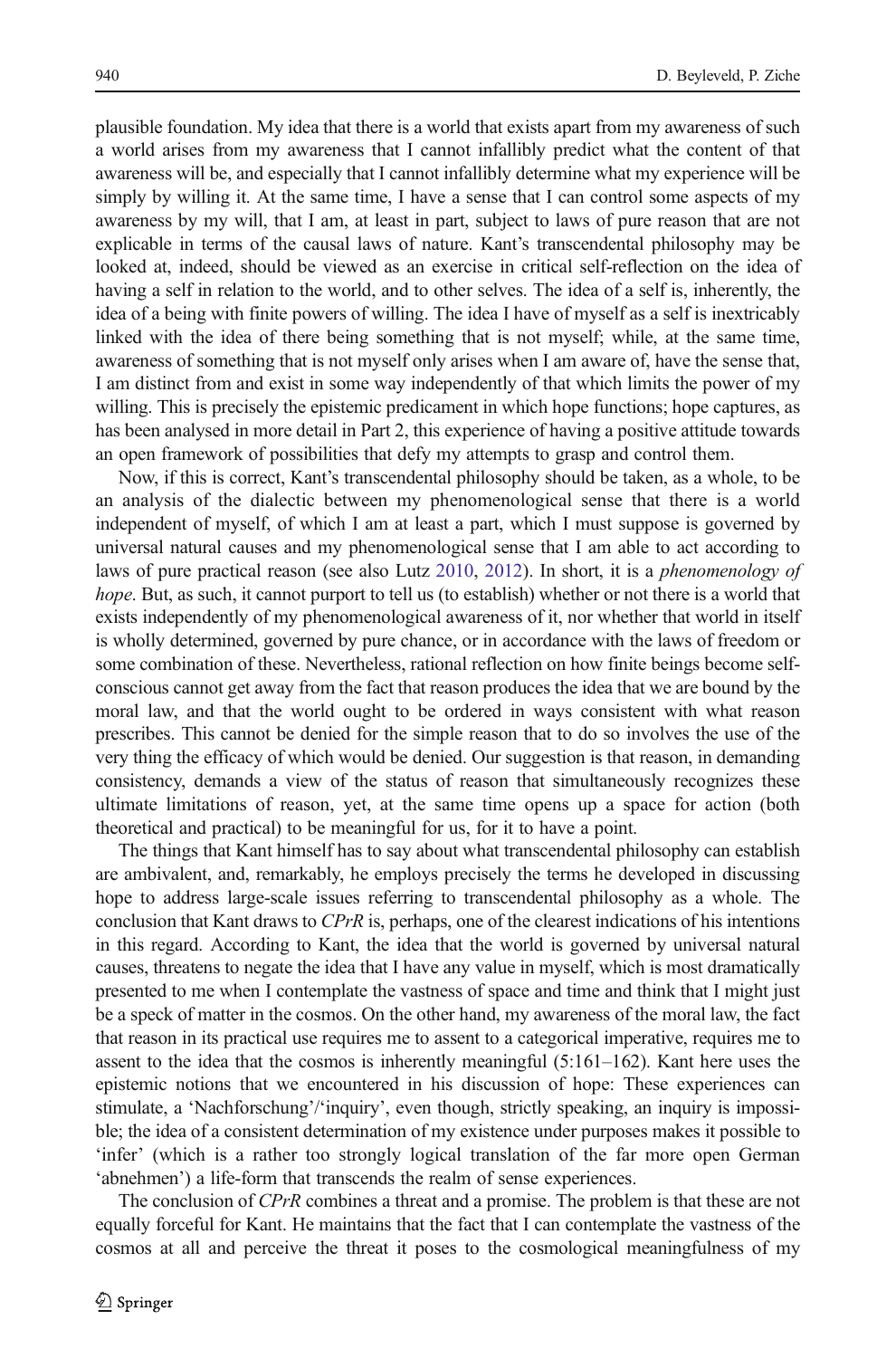<span id="page-14-0"></span>existence (and, he might have opined, that I have the idea of a wholly material world only because I experience limitations to my will), means that primacy must be accorded to the promise generated by pure practical reason. Because Kant holds that pure practical reason requires me to suppose that I have a free will, etc., the consequence is that I am required to have faith that these things are real. However, if what we are suggesting is sound, then, to put it bluntly, the idea of the moral law ought not to be separated from that of the categorical imperative, and must be seen to be grounded (have its *ratio essendi*) in the fear that my being has no value, coupled with the hope that it does have value.<sup>20</sup> If we view the moral law as the law of this hope and fear, this integrates the finiteness of man with his supersensible dimensions, but within one phenomenon (see also Stratton-Lake [1993](#page-15-0)).<sup>21</sup>

Consequently, the essence of being human is not simply that one has the capacity for autonomy, in one's capacity for agency. It resides in the phenomenology of being a vulnerable agent. And this is a being who hopes and fears. It is the capacity for hope (for the efficacy of reason in cosmological matters) and fear (that reason might have no such efficacy) that is the ultimate source of meaning, and not merely meaning that can motivate action. But in the latter regard, human beings are to be seen as having dignity, a moral worth, precisely because they are hoping and fearing beings.

#### 5 Concluding Remarks

The position presented in Part 3 is no more than a sketch. To justify it fully requires much more work. Parts of the argument have been developed fully elsewhere (see especially Beyleveld 2012 and 2013a), but we admit that more needs to be done. So we put forward our thesis more as a suggestion or hypothesis for further investigation, and this is the thesis that the power of judgment does not provide us with reason to believe that the cosmos is ordered as a unified system compatible with the categorical imperative and its postulates, but requires us to hope that it is, and no more.

Open Access This article is distributed under the terms of the Creative Commons Attribution License which permits any use, distribution, and reproduction in any medium, provided the original author(s) and the source are credited.

## **References**

Axinn S (1994) The logic of hope: extensions of Kant's view of religion. Rodopi, Amsterdam, Atlanta GA

- Beyleveld D (2012) Hope and belief. In: Jenkins RJ, Sullivan E (eds) Philosophy of mind. Nova, New York, pp 1–36
- Beyleveld D (2013a) Williams' false dilemma: how to give categorically binding impartial reasons to agents. J Moral Philos 10:204–226
- Beyleveld D (2013b) Korsgaard v. Gewirth on Universalization: Why Gewirthians are Kantians and Kantians Ought to be Gewirthians. J Moral Philos. doi:[10.1163/17455243-4681026](http://dx.doi.org/10.1163/17455243-4681026), Fast Track Article:1–24

Breitenbach A (2009) Die Analogie von Vernunft und Natur. Eine Umweltphilosophie nach Kant. De Gruyter, Berlin, New York

 $\frac{20 \text{ It follows that Kant must be wrong when he claims (e.g., 4:447; 5:29)}{20 \text{ It follows that Kant must be wrong when he claims (e.g., 4:447; 5:29)}$  that free will and the moral law are reciprocal. In our opinion, it also follows, on Kant's methodological premises, that the categorical imperative is not Kant's Formula of Humanity, but Alan Gewirth's Principle of Generic Consistency (see Beyleveld 2013b). <sup>21</sup> This statement needs to be carefully related to a passage in Religion where Kant states that 'mere fear and

hope' cannot be sufficient for founding a philosophically significant form of faith (7:42).